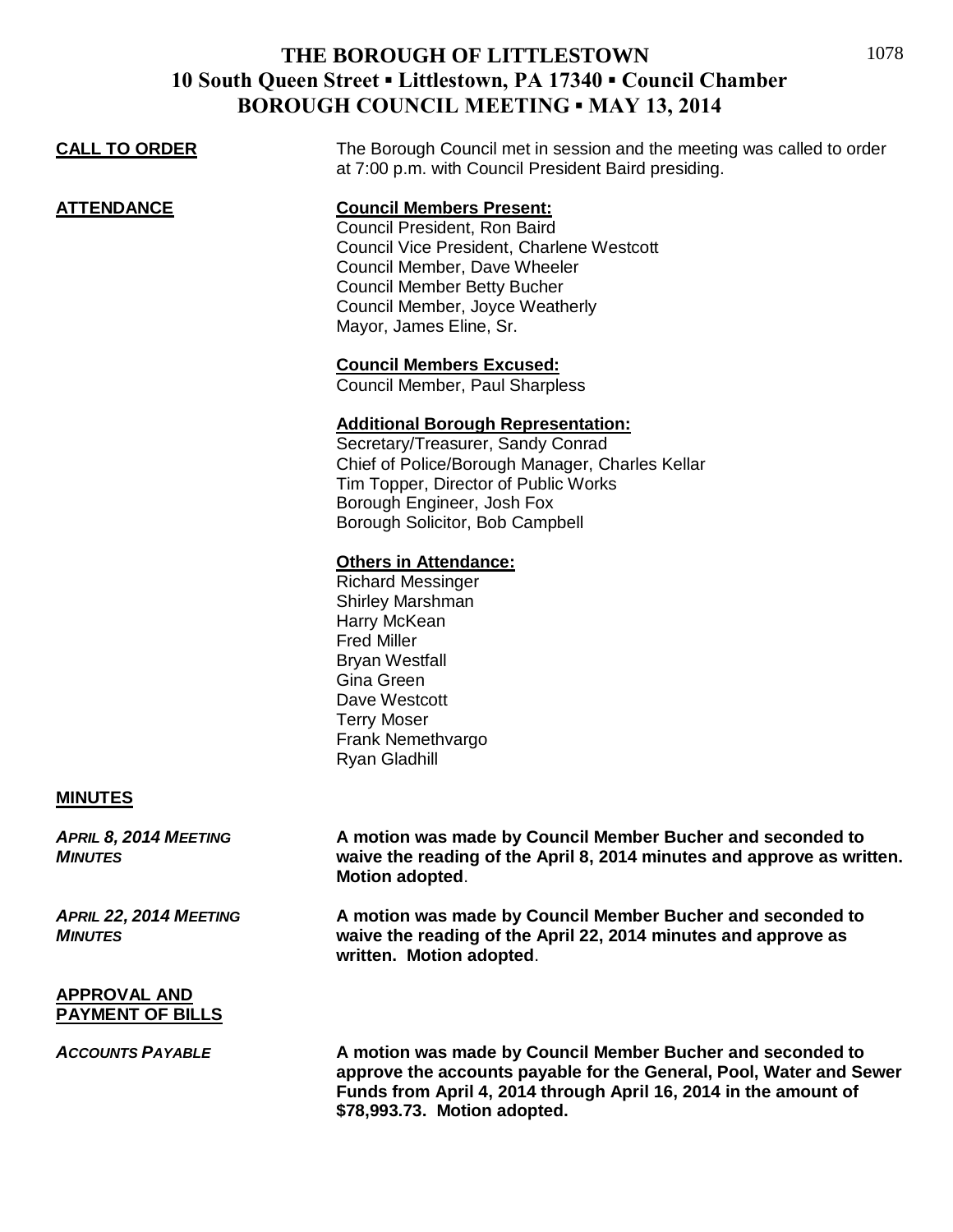| <b>ACCOUNTS PAYABLE</b>                                                                      | A motion was made by Council Member Bucher and seconded to<br>approve the accounts payable for the General, Pool, Water and Sewer<br>Funds from April 17, 2014 through May 7, 2014 in the amount of<br>\$153,038.48. Motion adopted.                                                                                                                                                                         |
|----------------------------------------------------------------------------------------------|--------------------------------------------------------------------------------------------------------------------------------------------------------------------------------------------------------------------------------------------------------------------------------------------------------------------------------------------------------------------------------------------------------------|
| <b>PAYROLL</b>                                                                               | A motion was made by Council Vice President Westcott and<br>seconded to approve the payroll from April 4, 2014 through April 16,<br>2014 in the amount of \$40,135.87. Motion adopted.                                                                                                                                                                                                                       |
| <b>PAYROLL</b>                                                                               | A motion was made by Council Vice President Westcott and<br>seconded to approve the payroll from April 17, 2014 through May 7,<br>2014 in the amount of \$42,654.61. Motion adopted.                                                                                                                                                                                                                         |
| <b>REVENUE &amp; EXPENSE REPORT</b>                                                          | A motion was made by Council Member Weatherly and seconded to<br>approve the Revenue and Expenditure Report for the month of<br>March. Motion adopted.                                                                                                                                                                                                                                                       |
| <b>NEW BUSINESS</b>                                                                          |                                                                                                                                                                                                                                                                                                                                                                                                              |
| <b>CFA RESOLUTION</b>                                                                        | A motion was made by Council Vice President Westcott and<br>seconded to adopt a Resolution to submit a financial assistance<br>application to the Commonwealth Financing Authority. Motion<br>adopted.                                                                                                                                                                                                       |
| <b>SUMMER REC AND CONCESSION</b><br><b>STAND EMPLOYMENT</b>                                  | A motion was made by Council Member Bucher and seconded to<br>approve the list of individuals and salaries, which is part of the<br>agenda packet, for the 2014 Summer Rec Program and Concession<br>Stand. Motion adopted.                                                                                                                                                                                  |
| <b>RATIFY BOROUGH MANAGERS</b><br><b>DECISION TO PURCHASE A</b><br><b>PUBLIC WORKS TRUCK</b> | A motion was made by Council Member Bucher and seconded to<br>ratify the Borough Managers decision to purchase a F350 truck for<br>the Public Works Department in the amount of \$34,423.74 with the<br>funds to be utilized from the Liquid Fuels account. Motion adopted.                                                                                                                                  |
| <b>RATIFY BOROUGH MANAGERS</b><br><b>DECISION TO PURCHASE A</b><br><b>RIDING TRACTOR</b>     | A motion was made by Council Member Vice President Westcott<br>and seconded to ratify the Borough Managers decision to purchase<br>a John Deer Sub-Compact Utility Tractor in the amount of \$18,334.55<br>with the funds to be utilized from the Edna Rec Park Trust, Sewer and<br>Water Capital Purchases Funds. Motion adopted.                                                                           |
| <b>PAYMENT NO. 15 T-A-H</b>                                                                  | A motion was made by Council Member Bucher and seconded to<br>approve the Application for Payment No. 15 to T-A-H Construction for<br>Contract 12-1 in the amount of \$256,451.85. Motion approved.                                                                                                                                                                                                          |
| <b>PAYMENT NO. 14 SWAM</b>                                                                   | A motion was made by Council Member Bucher and seconded to<br>approve the Application for Payment No. 14 to SWAM Electric Co. for<br>Contract 12-1 in the amount of \$13,591.65. Motion approved.                                                                                                                                                                                                            |
| <b>REQUEST FROM BEN MESSINGER</b><br><b>CROUSE PARK</b>                                      | A motion was made by Council Member Bucher and seconded to<br>approve the request from Ben Messinger to use the pavilion in<br>Crouse Park with electricity for a summer concert on Sunday, August<br>3, 2014 at 2pm and to use the Borough Parking Lot on the square<br>along with electricity and 40 chairs for a concert after the Good Old<br>Days Parade on Thursday, August 14, 2014. Motion approved. |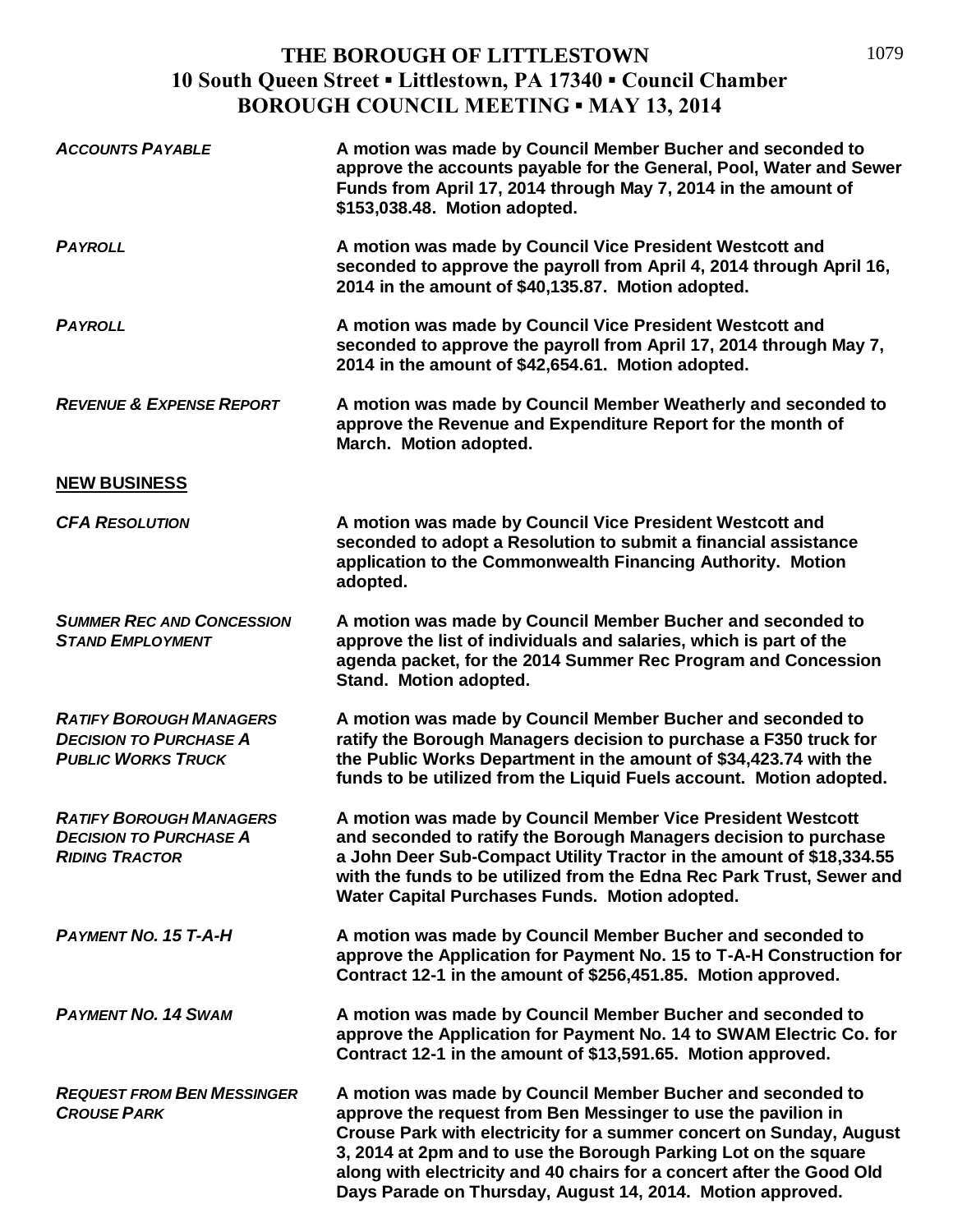| <b>ROYAL FARMS BOND RELEASE</b><br><b>&amp; TRAFFIC LIGHT PAYMENT</b> | A motion was made by Council Member Bucher and seconded to<br>approve the release of the Royal Farm Bond and payment in the<br>amount of \$55,000.00 for the Boroughs portion of the traffic light.<br><b>Motion adopted</b>                                                                                                                                                                                                                                                                            |  |
|-----------------------------------------------------------------------|---------------------------------------------------------------------------------------------------------------------------------------------------------------------------------------------------------------------------------------------------------------------------------------------------------------------------------------------------------------------------------------------------------------------------------------------------------------------------------------------------------|--|
| <b>FIRE COMPANY ELECTRIC ON</b><br><b>CARNIVAL GROUNDS</b>            | A motion was made by Council Member Bucher and seconded to<br>approve the Alpha Fire Company to run electric underground on the<br>carnival grounds at the expense of the Fire Company. Motion<br>adopted.                                                                                                                                                                                                                                                                                              |  |
| <b>NON-AGENDA ITEMS</b>                                               |                                                                                                                                                                                                                                                                                                                                                                                                                                                                                                         |  |
| <b>GINA GREEN W/S BILL</b>                                            | A motion was made by Council Member Bucher and seconded to<br>waive the penalty charges in the amount of \$290.67 for the April<br>Water/Sewer Bill for the property located at 158 Boyer Street and to<br>approve a payment arrangement to be worked out between the<br>Borough Manager and Homeowners. Council President Baird stated<br>that this was a non-agenda item and asked for public comments. Motion<br>adopted.                                                                            |  |
|                                                                       | Borough Manager Kellar informed the Homeowners to contact him this<br>week to set up a payment arrangement.                                                                                                                                                                                                                                                                                                                                                                                             |  |
|                                                                       | The homeowners were also informed that they must keep their current bills<br>current in order to remain on the payment plan.                                                                                                                                                                                                                                                                                                                                                                            |  |
| <b>TAPPING FEE ORDINANCE</b>                                          | A motion was made by Council Vice President Westcott and<br>seconded to approve an Ordinance Repealing the previous<br>provisions regarding capital charges fees for sewer and water<br>systems and replacing them with revised fees and costs pursuant to<br>the Act 57. Council President Baird stated that this was a non-agenda<br>item and asked for public comments. Motion adopted.                                                                                                              |  |
| <b>PLANNING COMMISSION - April 10th Meeting</b>                       |                                                                                                                                                                                                                                                                                                                                                                                                                                                                                                         |  |
| <b>ZONING ORDINANCE AMENDMENT</b>                                     | A motion was made by Council Member Bucher and seconded to<br>direct Solicitor Todd King to advertise an Ordinance amending the<br>zoning ordinance by adding studios, galleries, museums, and similar<br>cultural venues as uses permitted by right in the town center mixed<br>use district contingent upon the person(s) requesting such<br>amendment to the zoning ordinance is contacted and informed that<br>they will be responsible for such fees incurred with advertising.<br>Motion adopted. |  |

| 207 E. KING STREET<br><b>ELECTRONIC CIGARETTES</b> | A motion was made by Council Member Bucher and seconded to<br>approve the request from the Planning Commission to allow an<br>electronic Cigarette business at 207 East King Street subject to a<br>final inspection by a third party. Motion adopted. |
|----------------------------------------------------|--------------------------------------------------------------------------------------------------------------------------------------------------------------------------------------------------------------------------------------------------------|
| 24 N. QUEEN STREET                                 | A motion was made by Council Member Bucher and seconded to                                                                                                                                                                                             |

*24 N. QUEEN STREET* **A motion was made by Council Member Bucher and seconded to**  *CANDY/TREAT SHOP* **approve the request from the Planning Commission to allow a Candy/Treat Shop business at 24 North Queen Street subject to a final inspection by a third party. Motion adopted.**